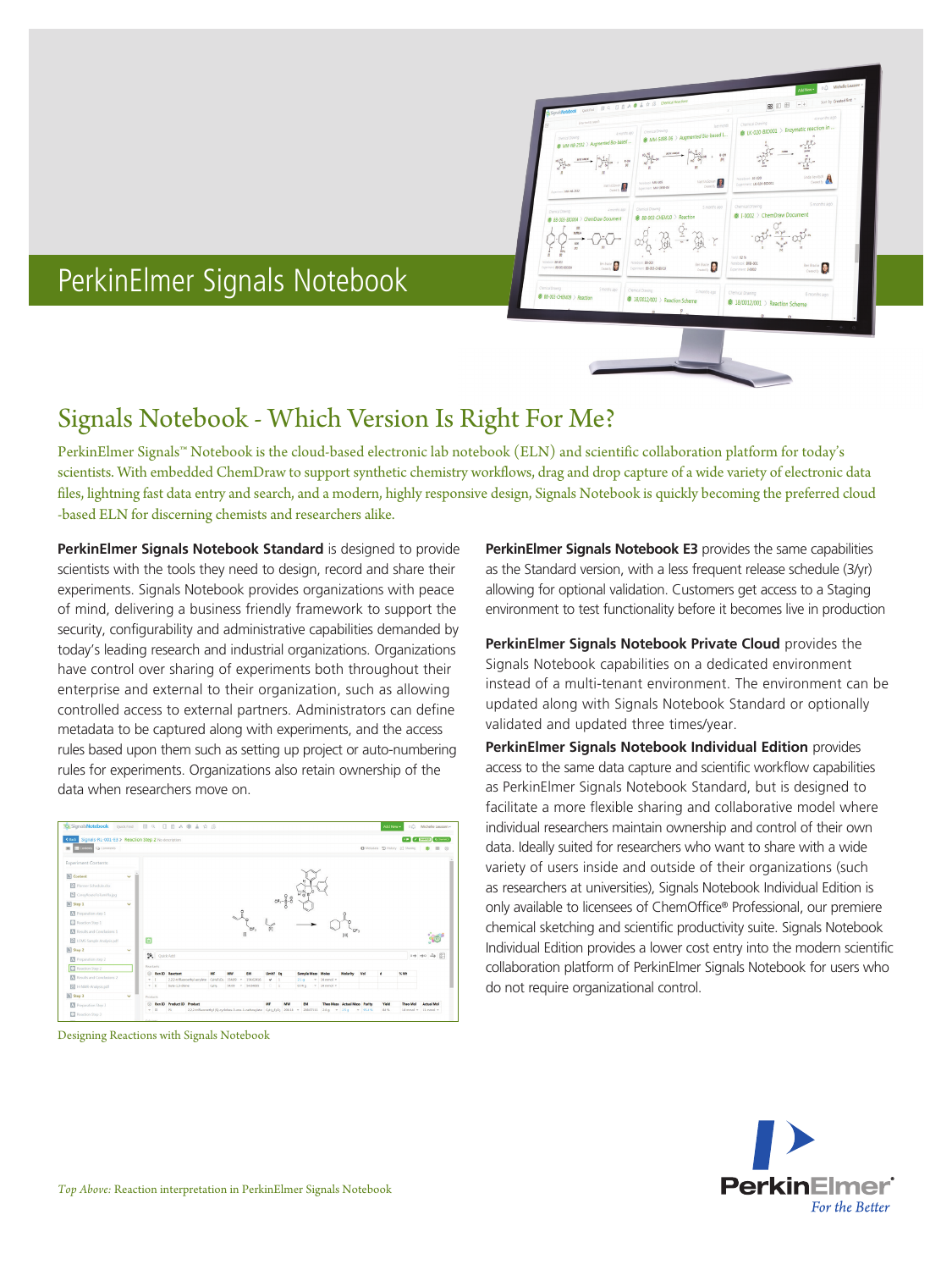| <b>Capability</b>                                                               | <b>Signals Notebook</b><br><b>Standard</b><br>(Preferred by Most) | <b>Signals</b><br><b>Notebook E3</b> | <b>Signals Notebook</b><br><b>Private Cloud</b> | <b>Signals Notebook</b><br><b>Individual Edition</b> |
|---------------------------------------------------------------------------------|-------------------------------------------------------------------|--------------------------------------|-------------------------------------------------|------------------------------------------------------|
| Cloud based application, no server required (SaaS solution)                     | ✓                                                                 | $\sqrt{}$                            | $\checkmark$                                    | $\checkmark$                                         |
| Included with ChemOffice Professional                                           |                                                                   |                                      |                                                 | ✓                                                    |
| Per user licensing model                                                        | $\checkmark$                                                      | $\sqrt{}$                            | $\checkmark$                                    |                                                      |
| Shared tenant                                                                   |                                                                   |                                      |                                                 | ✓                                                    |
| Multi tenant environment (Dedicated URL, logo)                                  | $\sqrt{}$                                                         | $\checkmark$                         |                                                 |                                                      |
| Private Environment (Dedicated architecture)                                    |                                                                   |                                      | $\checkmark$                                    |                                                      |
| Optionally validated system, access to Staging environment                      |                                                                   | $\checkmark$                         | $\checkmark$                                    |                                                      |
| Choice of geographical location for data storage                                | $\checkmark$                                                      | $\checkmark$                         | ✓                                               |                                                      |
| Regular updates                                                                 | ✓                                                                 |                                      | $\checkmark$                                    | $\checkmark$                                         |
| Scheduled updates (3 x year)                                                    |                                                                   | $\checkmark$                         | ✓                                               |                                                      |
| Embedded sketcher, with optional stoichiometric table for<br>chemical reactions | $\checkmark$                                                      | $\checkmark$                         | ✓                                               | ✓                                                    |
| Comment on experiments                                                          | ✓                                                                 | $\checkmark$                         | ✓                                               | ✓                                                    |
| Configure email and app notifications                                           | ✓                                                                 | $\checkmark$                         | ✓                                               |                                                      |
| Share experiments                                                               | ✓                                                                 | $\sqrt{}$                            | ✓                                               |                                                      |
| Access to ChemACX Explorer                                                      | ✓                                                                 | $\sqrt{}$                            | ✓                                               |                                                      |
| Signing and Witnessing workflows                                                | ✓                                                                 | $\checkmark$                         | ✓                                               | ✓                                                    |
| Configure signing and witnessing workflows                                      | $\checkmark$                                                      | $\sqrt{}$                            | ✓                                               |                                                      |
| Administrator manages user lifecycle (create, deactivate,<br>(transfer content) | ✓                                                                 | $\checkmark$                         | ✓                                               |                                                      |
| Create ACL rules for sharing content                                            | $\sqrt{}$                                                         | $\sqrt{}$                            | $\checkmark$                                    |                                                      |
| Create new metadata for experiments (projects, locations,<br>autonaming etc.)   | $\checkmark$                                                      | $\checkmark$                         | ✓                                               |                                                      |
| Define restricted system access (IP Range, SAML SSO)                            | ✓                                                                 | $\sqrt{}$                            | ✓                                               |                                                      |
| Task/Request workflows                                                          |                                                                   |                                      | $\checkmark$                                    |                                                      |
| Material libraries                                                              |                                                                   |                                      |                                                 |                                                      |
| Custom tables                                                                   | $\checkmark$                                                      | $\sqrt{}$                            | $\checkmark$                                    |                                                      |
| Integration with external databases                                             | $\sqrt{}$                                                         | $\checkmark$                         | $\checkmark$                                    |                                                      |
| Library of RESTful API endpoints                                                | ✓                                                                 | $\checkmark$                         | $\checkmark$                                    |                                                      |
| Samples                                                                         | $\checkmark$                                                      | $\checkmark$                         | $\checkmark$                                    |                                                      |
| Define autotext (lists, text snippets)                                          | $\checkmark$                                                      | $\checkmark$                         | $\checkmark$                                    |                                                      |

# Common Questions

*I am a user on Signals Notebook Individual Edition. Can I share my data with someone else on the system?*  Yes, you can share your experiments and notebooks with anyone else, assuming that person is also a user of Signals Notebook Individual Edition.

### *I am a user of Signals Notebook Standard. Can I share my data with someone else on the system?*

You can only share your experiments and notebooks with other users of your organization's system. Your organization can choose to set up CROs and other outside users with whom you can share, but you cannot share with users of another organization's Signals Notebook or Signals Notebook Individual Edition. Your organization may also choose to limit sharing to align with their internal business rules.

# *Can I purchase a single license to Signals Notebook Individual Edition?*

No. Currently, Signals Notebook Individual is only provided via a license to ChemOffice Professional.